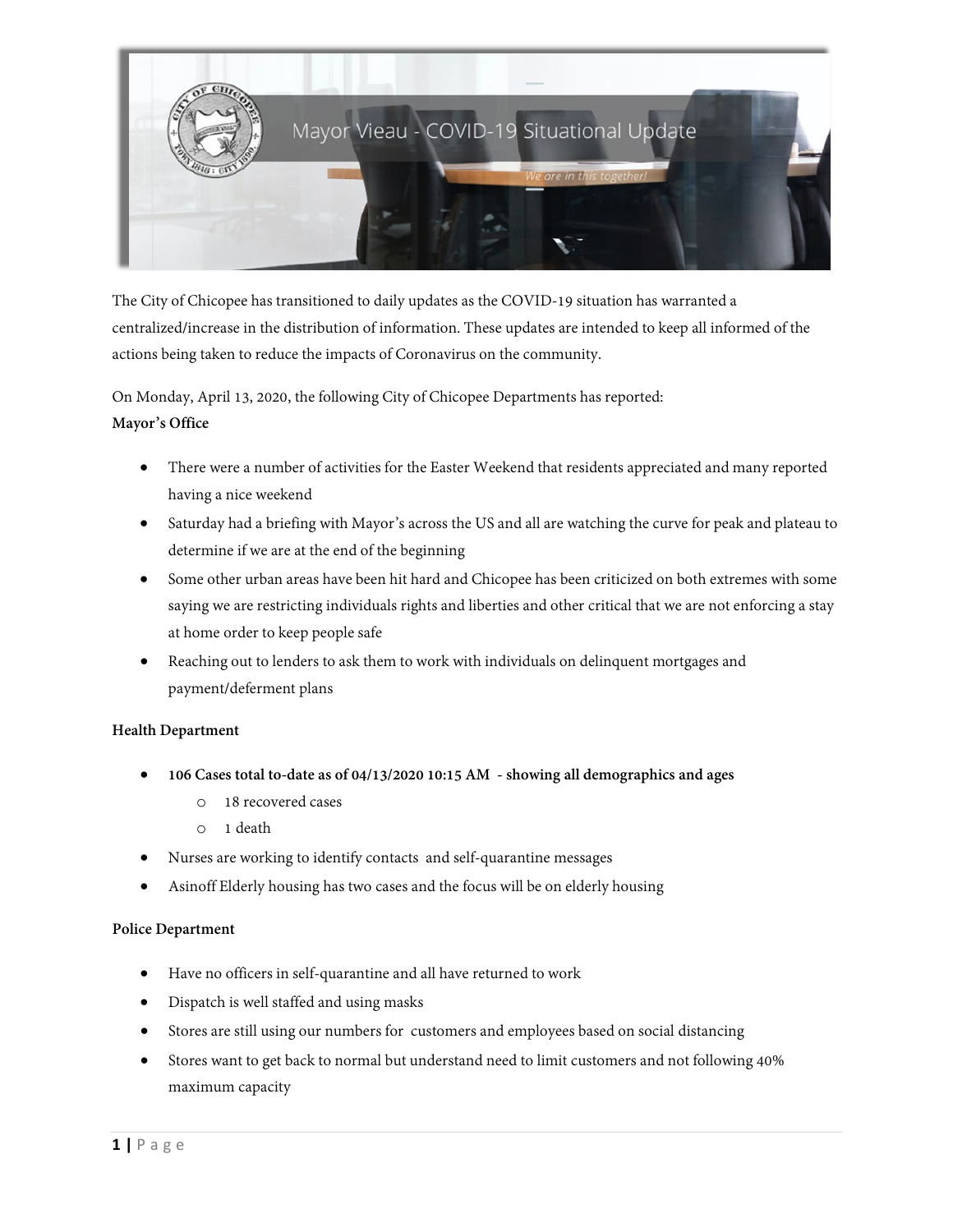- Stores are continuing with Chicopee Health Department numbers as employees feel safer and lines are moving well
- Have PPE but watching burn rate.
	- o Ordered goggles and received them this weekend
	- o Hand sanitizer have one week supply ordering more
	- o Need nitro gloves, gave latex gloves to DPW
- VT saw our process on Facebook and is implementing our system across VT and restricting nonessential sales of items
- Have empathy for stores and businesses as they are hurting during outbreak as well
- Call volumes are down and arrests are also down
- If someone wants an appointment for services they must go through the Chief's office
- Dispatchers are now using surgical masks as we want to protect our dispatch staff

# **Fire Department**

- One firefighter in quarantine. All the rest are back at work
- Latex gloves given to CELD and cloth masks given to CELD
- Still seeing a lot of gloves on the ground in parking lots and need to get word out to dispose of properly
	- o Implement a fine for non-compliance and littering

### **Emergency Management**

- PPE good to mid-week with Fire Department order put in this week
- Case of hand sanitizer received and distributed to Fire, Police, Health Dept., and DPW
- More PPE will be received this week
- Need about 100 masks and cloth masks need for DPW Sanitation workers
- Wash station being maintained

# **DPW**

- Need daily use masks for workers and more cloth masks. Could order 200 paper masks but they are one day use and cost \$2 per mask so cloth would be better if we can obtain them
- Sanitation Dept. rotation started today and is going well
- Weather prediction of strong winds which may produce trees being knocked down. Forestry crews are on alert and DPW workers ready to assist
- DPW has goggles and can provide them to Sanitation workers
- Vehicles are disinfected daily and work place disinfected at least weekly